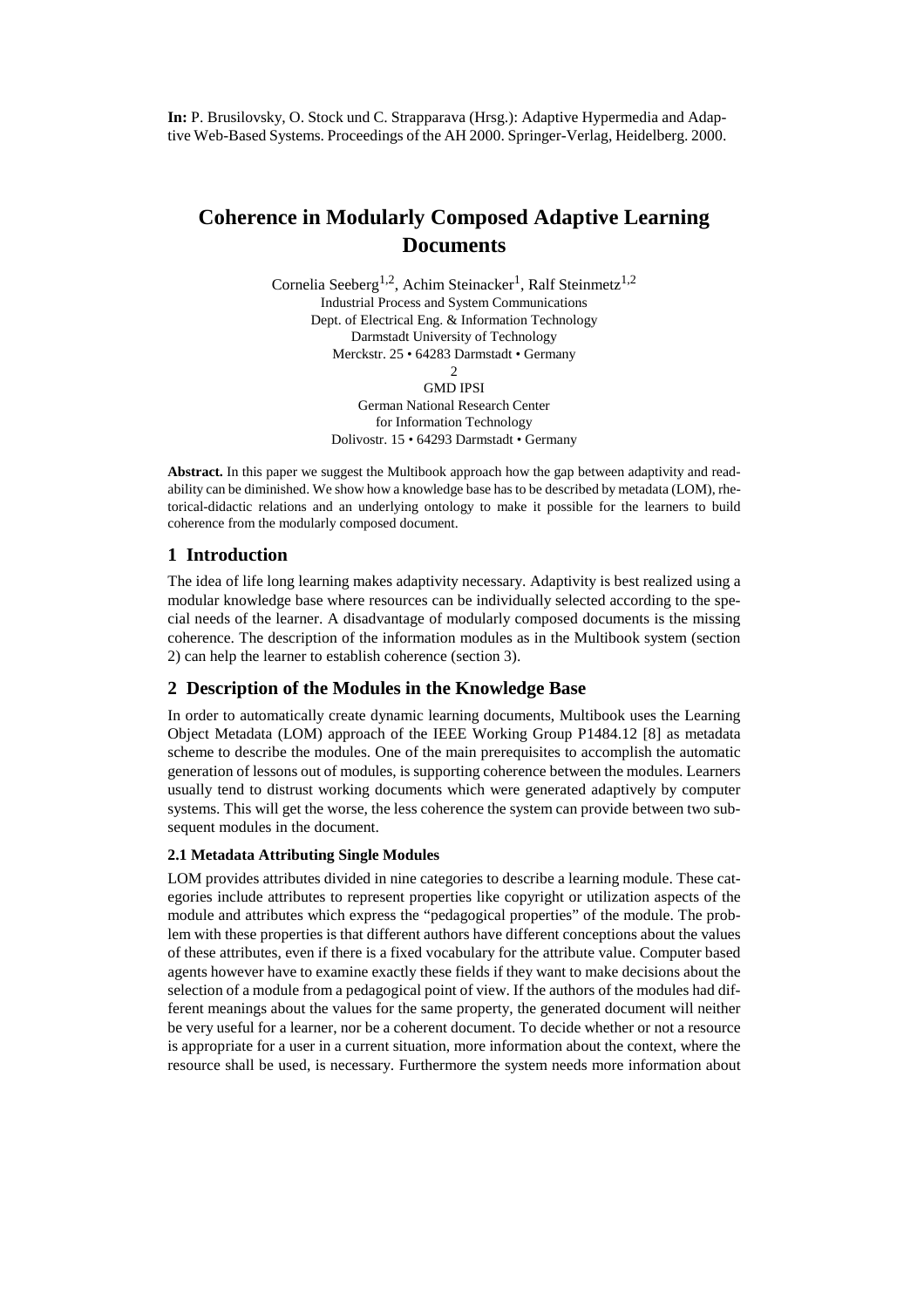the background of the learner and also the criteria of the metadata author, who has tagged the resource. These restricts the effective use of algorithms to calculate values like the level of difficulty of a document to closed systems. Additionally more "pedagogical" metadata about a resource can be collected to generate a coherent document. The main disadvantage of a closed system is obvious. The system is not able to use resources generated and described outside of the system. Furthermore not many authors of learning material are willing to provide enough metadata, because describing a resource with metadata can be a time consuming effort. As soon as material, which was built and tagged outside the system, is considered, the coherence of the generated document decreases. More metadata does not necessarily guarantee a better quality of the generated documents. Even if the document was generated of pedagogically fitting modules, the coherence inside the document can still be low. In contrast to metadata schemes used in closed systems, the big advantage of LOM is, that it is very easy to find and (re-)use modular resources generated outside Multibook. As we want to show in chapter 3, we believe that it is possible to select appropriate modules described with LOM and some extensions we are using in Multibook, to generate a coherent document for an individual learner.

#### **2.2 Relations between Modules**

The second important aspect for generating coherent documents of modular resources is the possibility to express explicit relationships between modules. The proposed values are: {isPartOf, HasPart, IsVersionOf,HasVersion, IsFormatOf,HasFormat, References IsReferencedBy, IsBasedOn, IsBasisFor, Requires IsRequiredBy}

Unfortunately, the relations mix content-based and conceptual connections between the modules. The fact that a module is referencing another one, is an indication that the modules contain information about the same topic. It is not enough information to decide, if these connected modules can be presented in a certain order. The relations "isPartOf/hasPart" and "isVersionOf/hasVersion" can be useful for organizing generated lessons. To generate the lesson itself they are not helpful. The relation "Requires/isRequiredBy" is also inappropriate. If a module completely depends on the existence and accessibility of another module, the approach of independent and reusable learning modules gets completely lost. Modules connected with the relation "isBasedOn/IsBasisFor" have the same problem. If this relation expresses a content based connection between two modules, there is no difference between a "isBasedOn" relation and a "isRequired" one. If someone wants to express the fact that a module is dealing with a concept, which is explained in another module, he or she shouldn't express this fact with connecting two concrete modules or, in other words, representations of the concepts. This kind of connection is independent of the actual modules and should therefore be modeled separately. Multibook uses for this purpose a terminological ontology, where the concepts of the knowledge domain are represented and connected by semantic relations. The modules are connected to the respective concept. Relations between single modules should be restricted to didactic relations. These are for both a computer-based agent and a human learner useful to gain additional, more profound or explaining material. A short characterization of these rhetorical-didactic relations and how they are used to establish coherence is given in the next chapter.

# **3 Coherence**

A criterion of a text is coherence. As Kuhlen remarked in [2] there cannot be (and from our point of view should not be) coherence in a hypertext system as such. It is up to the users to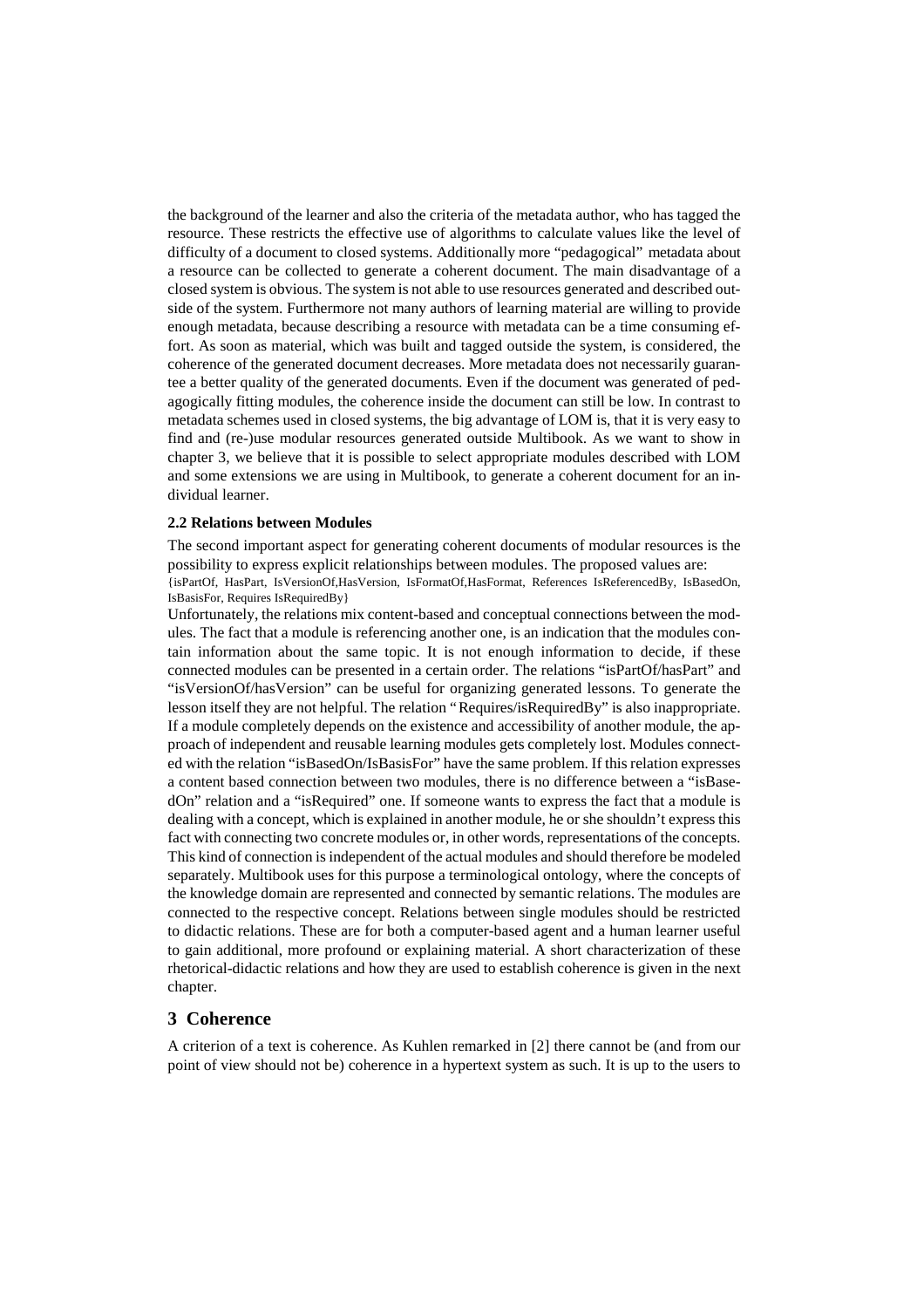create coherence for their individual path through the system. An educational hypertext system should support the learners at this task.

In the following sections we show how this support can be added to learning systems with a modular knowledge base.

## **3.1 Local Coherence**

Traditionally, the authors assume the job of relating two subsequent sentences or paragraphs. The basic tool is the order of the sections. Phrases like "It follows … " or "Whereas, … " etc. state the kind of relation between the sections, the second sentences or paragraph is a conclusion resp. a restriction of the first one. By using a consistent vocabulary and a recognizable style, the authors can support the users at following their train of thoughts and hence at building up coherence by themselves.

With a modular knowledge base – probably originated by several authors – none of these instruments is available. In the following sections we show a possibility to add coherence to such a knowledge base.

**Guided Tour.** To re-establish clues for coherence, some systems introduce guided tours, especially for beginners. A guided tour is one linear path through the material. By following the path, readers are discharged of the decision making whether two modules are connected at all. They can assume that subsequent modules are related. But adaptivity and guided tour is a contradiction in terms. The "one size fits all" approach does not meet the requirements of life long learning with respect to individuality.

The solution we suggest in the project Multibook are individually generated guided tours [6]. Here, no pre-fixed sections of modules are represented to the learners. The lessons are dynamically composed according to the user profile. The information gained from the user profile is matched to the formal description of the knowledge base. For more details see [4]. The learners are able to visit the neighbor modules which are not included in their guided tour. They can get a natural language list in a natural language with the names of links outgoing from the current module. This way, a deviation of length 1 from the selected path is possible.

**Exploiting the Relations.** Any link between two modules represents a relation. Untyped links are not really helpful to develop an understanding of the kind of relation. Typed links are fairly widespread and various. Some systems exploit the traffic light metaphor (see for example [1], [7]).

Based on the Rhetorical Structure Theory by Mann and Thompson [3] we have developed a set of relations between modules. We call these relations rhetorical-didactic, examples are "explains" or "deepens" (for a more detailed list see [5]). They can be applied to give clues of coherence. The system adds in the presentation fixed short sentences between two modules according to the relation connecting them. An example of such a sentence is "The following will present deeper aspects." This way, we re-establish the textual clues for coherence. One rhetorical-didactic relation plays an additional role. If a module can be considered as a continuation of another, they can be connected by the relation "continues". It is not necessary that the two modules are deeply semantically related. They may be a continued example: a module being a graphic of an apple might serve as an example for fruit, another module showing a sliced apple might illustrate the structure of a stone fruit. By connecting these modules, the system can – if appropriate – present both to the learner and constitute a thread, else missed in this surrounding.